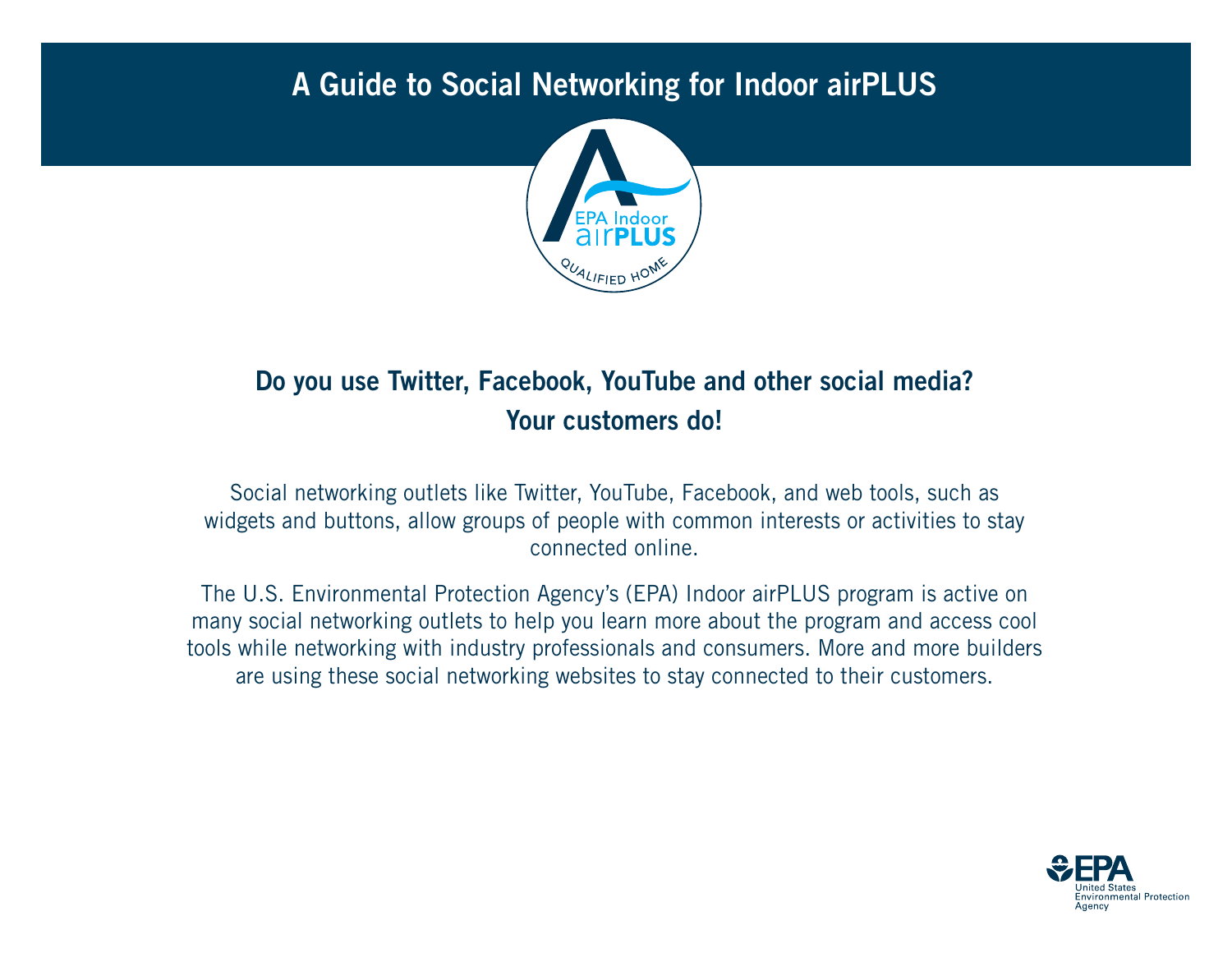## Follow Indoor airPLUS on Twitter!



Twitter makes keeping up with Indoor airPLUS easy. Follow @EPAiaplus to get the latest information on the Indoor airPLUS program and partners, plus tips on construction specifications, benefits for homeowners, event announcements and links to Indoor airPLUS tools.

### Connect with Indoor airPLUS on Twitter:

- Reply to any Indoor airPLUS "tweets" that interest you.
- Retweet Indoor airPLUS tweets to your Followers.
- See a tweet that you like? Mark it as a favorite by clicking on the star icon.
- Haven't joined Twitter yet? It's easy. Go to www.twitter.com to sign up.
- Read our Twitter feed at [www.twitter.com/EPAiaplus.](http://www.twitter.com/EPAiaplus)
- Twitter for your business:

Many builders have now joined Twitter to help them connect with their customers and to gain a critical sales advantage. A lengthy list of subscribers published on BuilderOnline.com shows just how popular tweeting is among builders.

### Here's how to get the most out of Twitter:

- **1.** Search to find out what people are saying about your business, the homebuilding construction industry, the Indoor airPLUS program or anything else that might relate to you. Click "follow" on their pages so that you can continue to read their tweets. Also, use the search tool to find out what your competitors are tweeting.
- **2.** Post tweets about what you are doing along with news and events that relate to the homebuilding industry. Also, post links in your tweets to interesting information that you find on other websites. Remember to tweet about your Indoor airPLUS qualified new homes as well as other news!
- **3.** Subscribe to specific search terms as an RSS feed and be instantly notified when someone tweets about that topic. For your first topic, add "Indoor airPLUS."



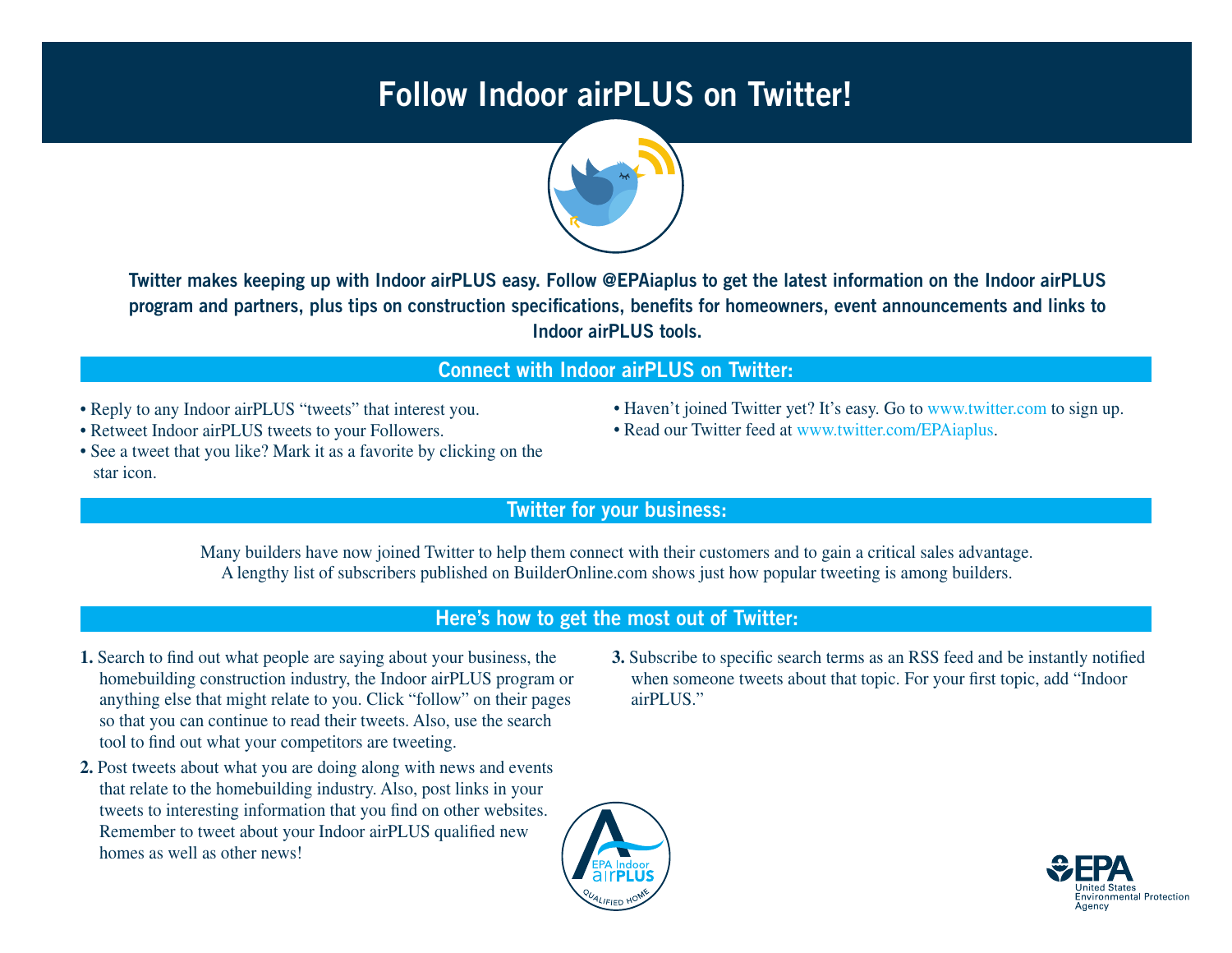## Find Indoor airPLUS on Facebook



Connecting with EPA on Facebook makes it easy to keep up with Indoor airPLUS news. Once you follow, or "like," Indoor airPLUS on Facebook, updates post directly to your Facebook news feed so you will always be in the know about the latest Indoor airPLUS news. Find the Indoor airPLUS Facebook page at www.facebook.com/EPAiaPLUS.

### Interact with Indoor airPLUS on Facebook:

- Post your thoughts about Indoor airPLUS on our wall or brag about your Indoor airPLUS homes!
- Share photos and videos by posting them on the Indoor airPLUS Facebook page, or leave a comment about your Indoor airPLUS experiences such as events or success stories.
- Have a question about Indoor airPLUS? Start a discussion by posting your question under the discussion tab. Other followers of Indoor airPLUS might have the same question.
- Suggest to friends that they begin following Indoor airPLUS by clicking "suggest to friends" under the logo on Indoor airPLUS's profile page.

#### Facebook for your business:

- **1.** Go to www.facebook.com and create a Facebook page to give your business its own profile. Invite your co-workers and potential customers to follow, or "like," your page.
- **2.** Share content and videos from the Indoor airPLUS website on your own page to teach people about the value of an Indoor airPLUS home.
- **3.** Post pictures and videos of the Indoor airPLUS homes that you are constructing and update your status as you build the homes to track your progress.



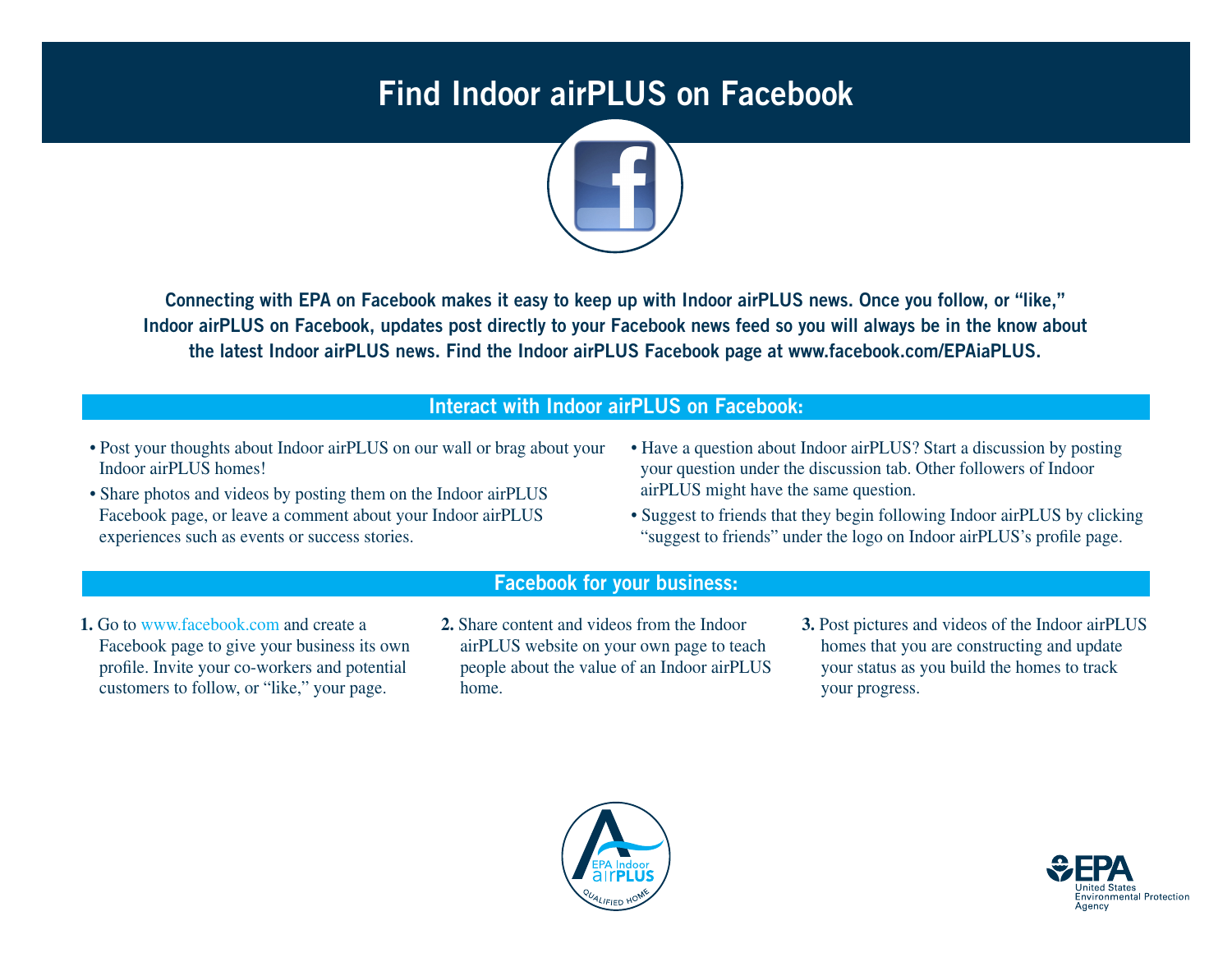# Check Out Indoor airPLUS Videos on YouTube



YouTube is a video-sharing website that allows users to upload and share videos with others. Share Indoor airPLUS YouTube videos with your potential homebuyers.

### Connect with Indoor airPLUS on YouTube:

To inform potential customers about your Indoor airPLUS services, link or embed these Indoor airPLUS YouTube videos on your website:

- **"Building with Indoor airPLUS"** A video for builders interested in learning about improved indoor air quality with Indoor airPLUS.
- **"Improving New Homes with Indoor airPLUS"** A video builders can use to share the benefits of an Indoor airPLUS home with potential homebuyers.

There are many other Indoor airPLUS videos also posted on EPA's YouTube channel. Just enter "Indoor airPLUS" in the page's search box at www.youtube.com/user/usepagov.

#### YouTube for your business:

- **1.** YouTube is an inexpensive alternative to television for advertising your Indoor airPLUS qualified home building services. You can provide links to YouTube videos on your Facebook, Twitter and website.
- **2.** YouTube also saves you time. If you do a lot of walkthroughs of Indoor airPLUS homes, training employees on how to build to Indoor airPLUS standards or explaining your Indoor airPLUS building services to potential customers, make a video and post it on YouTube, then link to it from your website, Facebook or Twitter accounts.